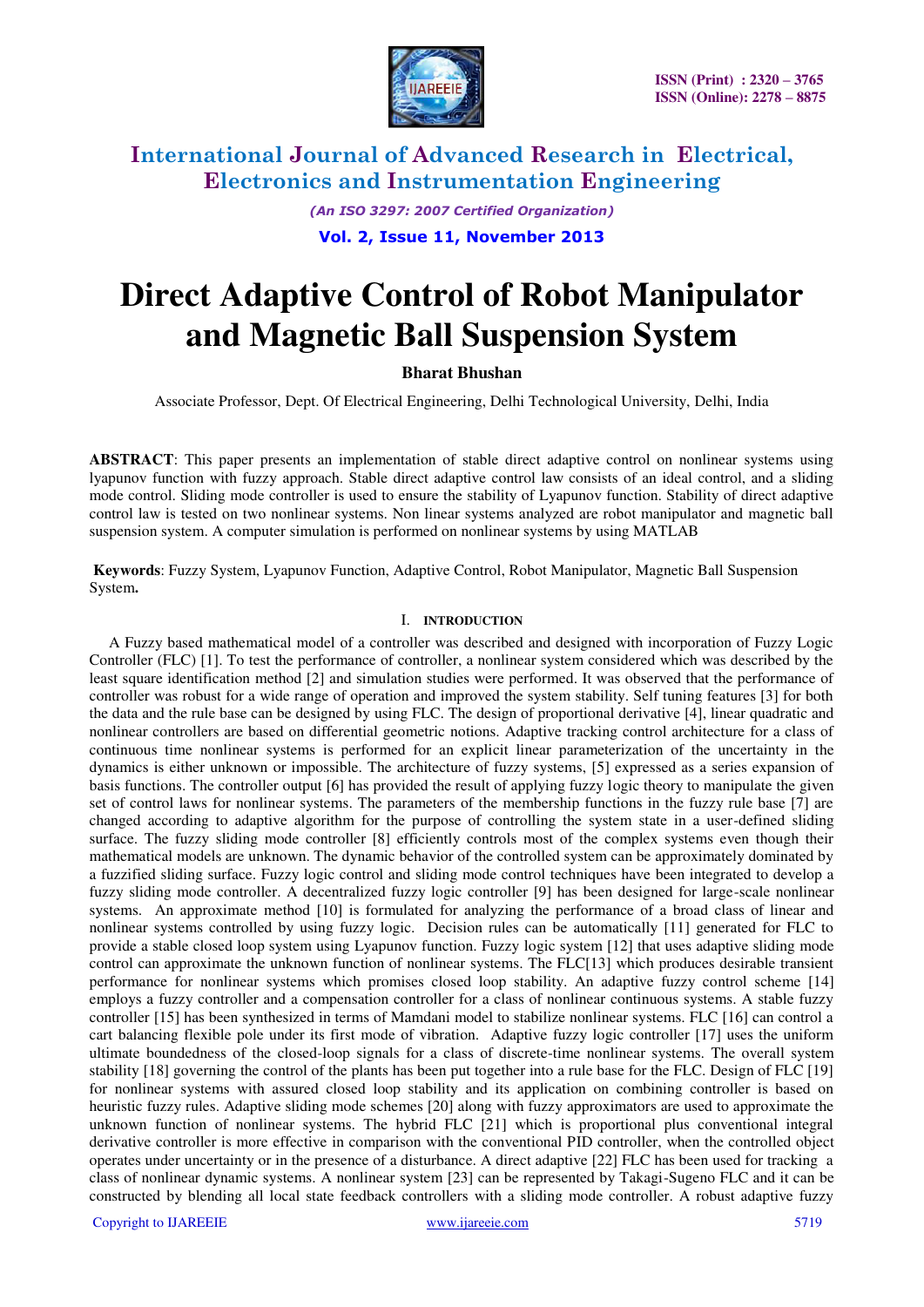

*(An ISO 3297: 2007 Certified Organization)* 

### **Vol. 2, Issue 11, November 2013**

controller [24] has been used for a class of nonlinear systems in the presence of dominant uncertainties. Fuzzy logic system can be used to compensate [25] the parametric uncertainties that has the capability to approximate any nonlinear function with the compact input space. Limit cycle of a system [26] can be controlled by a fuzzy logic controller via some of the classical control techniques used to analyze nonlinear systems in the frequency domain. An adaptive control scheme [27] with fuzzy logic control has been used for robot manipulator with parametric uncertainties. A model based fuzzy controller [28] can be used for a class of uncertain nonlinear systems to achieve a common observability. Exact fuzzy modeling and optimal control [29] has been used on inverted pendulum. The nonlinear fuzzy PID [30] controller has been applied successfully in control systems with various nonlinearities. The uncertain nonlinear system [31] has been represented by uncertain Takagi-Sugeno fuzzy model structure. Most of real word systems [32] have dynamic features, and these are also known as autoregressive dynamic fuzzy systems. A fuzzy variable structure controller [33] based on the principle of sliding mode variable control can be used both for the dynamic as well as static control properties of the system. Adaptive fuzzy sliding mode control scheme [34] incorporates the fuzzy logic into sliding mode control. The control algorithm [35] of robust controller for a nonlinear system is based on sliding mode incorporates a fuzzy tuning technique. Based on the Lyapunov approach [36], the adaptive laws and stability analysis can be used for a class of nonlinear uncertain systems. A neuro-fuzzy learning algorithm [37] has been applied to design a Takagi-Sugeno type FLC for a biped robot walking problem. In this paper we discussed the fuzzy logic control system in Section 2, the proposed stability design approach using Lyapunov Function in Section 3, dynamics of nonlinear systems in section 4 and simulation results in Section 5 are presented. Conclusion is given in Section 6 followed by References.

#### II. **TAKAGI-SUGENO FUZZY SYSTEMS**

 For the functional fuzzy system singleton fuzzification is used and the premise is defined the same as it is for the rule for the standard fuzzy system .The consequents of the rules are different, however instead of a linguistic term with an associated membership function, in the consequent a function  $b_i = g_i(.)$  have been used that does not have an associated membership function. The argument of  $g_i$  contains the fuzzy system inputs which are used in the premise of the rule.

R denote the number of rules .For the functional fuzzy system an appropriate operation for representing the premise and defuzzification is obtained as

$$
y = \frac{\sum_{i=1}^{R} b_i \mu_i(z)}{\sum_{i=1}^{R} \mu_i(z)}
$$
(1)  
Where  $\mu_i(z)$  is the premise membership function.  
 $b_i = g_i(.) = a_{i,0} + a_{i,1}u_1 + \dots + a_{i,n}u_n$   
where  $a_{i,j}$  is fixed real number. The functional fuzzy system is referred to as a"Takagi-Sugeno fuzzy system".  
A Takagi-Sugeno fuzzy system is given by

$$
y = F_{ts}(x, \theta) = \frac{\sum_{i=1}^{R} g_i(x)\mu_i(x)}{\sum_{i=1}^{R} \mu_i(x)}
$$
  
Where  $a_{i,j}$  are constants, (3)

#### III. **STABLE DIRECT ADAPTIVE CONTROL USING LYAPUNOV STABILITY APPROACH**

#### *A. Adaptive control*

For adaptive control aim is that reference model, trajectory to be tracked be  $y_m(t)$  and its derivatives are  $\dot{y}_m(t),...,\dot{y}_m^{(d)}(t)$  such that output  $y(t)$  and its derivatives  $\dot{y}(t),...,\dot{y}^{(d)}(t)$  follow the reference trajectory. Assume that  $y_m(t)$  and its derivatives  $\dot{y}_m(t),..., y_m^{(d)}(t)$  are bounded. For a reference input  $r(t)$  and reference trajectory  $y_m(t)$ 

$$
\frac{Y_m(s)}{R(s)} = \frac{q(s)}{p(s)} = \frac{q_0}{s^d + p_{d-1}s^{d-1} + \dots + p_0}
$$
\n(4)

For 
$$
r(t) = 0, t \ge 0, y(t) \to 0
$$
 as  $t \to \infty$ . (5)

Hence choose  
\n
$$
y_m(t) = \dot{y}_m(t) = \dots = y_m^{(d)}(t) = 0.
$$
  
\nFor  $R(s) = 0$ ,  
\n $p(s)Y_m(s) = 0$  (7)

Copyright to IJAREEIE www.ijareeie.com 5720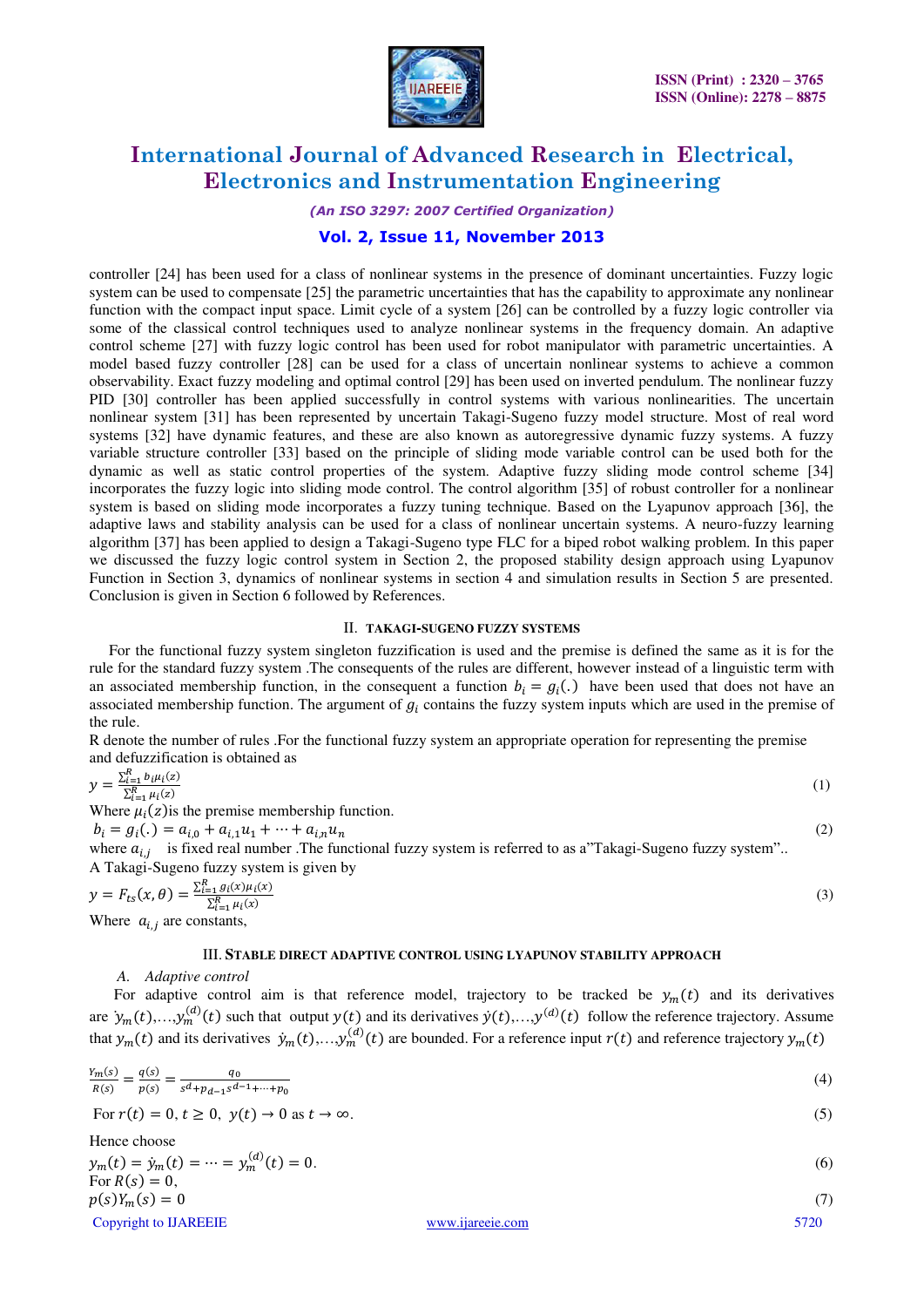

*(An ISO 3297: 2007 Certified Organization)* 

### **Vol. 2, Issue 11, November 2013**

Or

$$
(sd + pd-1sd-1 + \dots + p0)Ym(s) = 0
$$
\n
$$
(8)
$$

 $y_m^{(d)}(t) + p_{d-1}y_m^{(d-1)}(t) + \dots + p_0y_m(t) = 0$  (9)

Parameters  $p_{d-1},..., p_0$  specify the dynamics of how  $y_m(t)$  evolves over time and how  $y(t)$  and its derivatives evolve over time. Figure 1 shows the block diagram for adaptive control using fuzzy logic system.



Fig.1 Adaptive Control using Takagi-Sugeno Fuzzy System

*B. Online Approximator*  Consider the plant  $\dot{x} = f(x) + g(x)u$  (10)  $y(k + d) = \alpha(x(k)) + \beta(x(k))u(k)$  (11)

$$
y^{(d)} = (\alpha_k(t) + \alpha(x)) + (\beta_k(t) + \beta(x))u
$$

Here  $d = n$  is the order of the plant.  $y^{(d)}$  denotes the d- th derivative of y.  $\alpha_k(t)$  and  $\beta_k(t)$  are the known components of the plant dynamics,  $\alpha(x)$  and  $\beta(x)$  represent the non-linear dynamics of the plant that are unknown.  $\alpha(x)$  and  $\beta(x)$ are approximated with  $\theta_{\alpha}^T \phi_{\alpha}(x)$  and  $\theta_{\beta}^T \phi_{\beta}(x)$  by adjusting the  $\theta_{\alpha}$  and  $\theta_{\beta}$ . The parameters  $\theta_{\alpha}$  and  $\theta_{\beta}$  are defined within the compact parameter sets  $\Omega_{\alpha}$  and  $\Omega_{\beta}$  respectively.  $S_{\alpha} \subseteq R^{n}$  be defined within the space through which the trajectory will travel under closed loop control.

 $(12)$ 

$$
\alpha(x) = \theta_{\alpha}^{*^T} \phi_{\alpha}(x) + f_{\alpha}(x) \tag{13}
$$
\n
$$
\beta(x) = \theta_{\beta}^{*^T} \phi_{\beta}(x) + f_{\beta}(x) \tag{14}
$$

$$
\theta_{\alpha}^{*} = \arg \min_{\theta_{\alpha} \in \Omega_{\alpha}} (\sup_{x \in S_{x}} |\theta_{\alpha}^{T} \phi_{\alpha}(x) - \alpha(x)|)
$$
\n
$$
\theta_{\beta}^{*} = \arg \min_{\theta_{\beta} \in \Omega_{\beta}} (\sup_{x \in S_{x}} |\theta_{\beta}^{T} \phi_{\beta}(x) - \beta(x)|)
$$
\n(15)

so that  $f_\alpha(x)$  and  $f_\beta(x)$  are approximation errors, which arise when  $\alpha(x)$  and  $\beta(x)$  are represented by finite size approximators. The approximations of  $\alpha(x)$  and  $\beta(x)$  of the actual system are

| $\hat{\alpha}(x) = \theta_{\alpha}^{T}(t)\phi_{\alpha}(x)$ | (17)            |
|------------------------------------------------------------|-----------------|
| $\hat{a} \leftrightarrow a \hat{a}$                        | 10 <sup>1</sup> |

| $\hat{\beta}(x) = \theta_{\beta}^{T}(t)\phi_{\beta}(x)$                                                  | (18) |
|----------------------------------------------------------------------------------------------------------|------|
| where the vectors $\theta_{\alpha}(t)$ and $\theta_{\beta}$ are updated online. The parameter errors are |      |
| $\widetilde{\theta_{\alpha}}(t) = \theta_{\alpha}(t) - \theta_{\alpha}^{*}$                              | (19) |
| $\widetilde{\theta_{\beta}}(t) = \theta_{\beta}(t) - \theta_{\beta}^*$                                   | (20) |

In addition to the assumptions made in the indirect adaptive control case, also required is  
\n
$$
\beta_k(t) = \alpha_k(t) = 0
$$
\nfor all  $t \ge 0$ , and that there exist positive constants  $\beta_0$  and  $\beta_1$  such that\n
$$
0 < \beta_0 \le \beta(x) \le \beta_1
$$
\nAlso it is assumed here a function  $B(x) \ge 0$  such that\n
$$
\beta(\lambda) = |(\partial \beta)^T| \cdot |(\partial \beta)^T| \le 0
$$
\n(22)

$$
\dot{\beta}(x) = \left| \left( \frac{\partial \beta}{\partial x} \right)^{t} \dot{x} \right| \le B(x) \tag{23}
$$

Copyright to IJAREEIE www.ijareeie.com 5721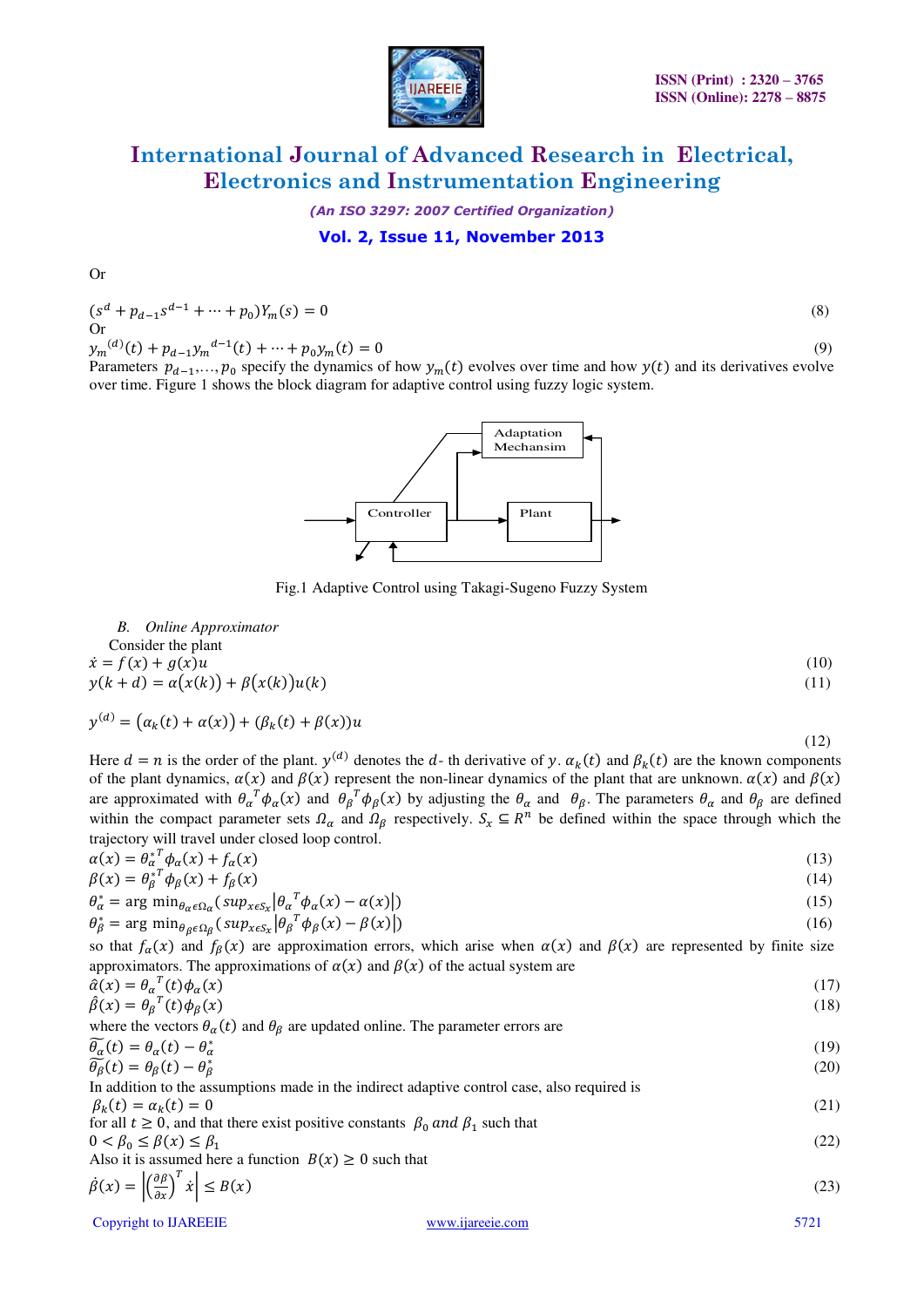

*(An ISO 3297: 2007 Certified Organization)* 

## **Vol. 2, Issue 11, November 2013**

for all  $x \in S_x$ . This requirement is often met in practice since  $\beta(x)$  is considered as the rate of change of the "gain" on the input term, it is often the case that this will be bounded. For example, notice that if  $\beta(x)$  is constant that we know lies in a fixed interval, then all these coefficients are satisfied with  $B(x) = 0$ , for all x.

| C. Controller Approximators                                                                                                                                                                                                                                                                                  |      |
|--------------------------------------------------------------------------------------------------------------------------------------------------------------------------------------------------------------------------------------------------------------------------------------------------------------|------|
| There exists some ideal controller                                                                                                                                                                                                                                                                           |      |
| $u^* = \frac{1}{\beta(x)} (-\alpha(x) + v(t))$                                                                                                                                                                                                                                                               | (24) |
| where $v(t)$ is defined the same as in indirect adaptive control case. Let                                                                                                                                                                                                                                   |      |
| $u^* = \theta_u^* \phi_u(x, v) + u_k(t) + w_u(x, v)$                                                                                                                                                                                                                                                         | (25) |
| Where $u_k$ is a known part of the controller and                                                                                                                                                                                                                                                            |      |
| $\theta_u^* = \arg\min_{\theta_u \in \Omega_u} \left( \sup_{x \in S_x, v \in S_m}  \theta_u^T \phi_u(x, v) - (u^* - u_k)  \right)$                                                                                                                                                                           | (26) |
| So that $w_u(x, v)$ is the approximation error. It is assumed that $W_u(x, v) \ge  w_u(x, v) $ , where $W_u(x, v)$ is a known<br>bound on the error in representing the ideal controller. The approximation is                                                                                               |      |
| $\hat{u} = \theta_u^T(t)\phi_u(x,v) + u_k$                                                                                                                                                                                                                                                                   | (27) |
| Where the matrix $\theta_u(t)$ is the updated online. The parameter error is                                                                                                                                                                                                                                 |      |
| $\tilde{\theta}_u(t) = \theta_u(t) - \theta_u^*$                                                                                                                                                                                                                                                             | (28) |
| Consider the control law                                                                                                                                                                                                                                                                                     |      |
| $u = \hat{u} + u_{sd}$                                                                                                                                                                                                                                                                                       | (29) |
| which is the sum of an approximation to an ideal control law, and a sliding mode control term. With this, the $dth$                                                                                                                                                                                          |      |
| derivative of the tracking error becomes                                                                                                                                                                                                                                                                     |      |
| $e^{(d)} = y_m^{(d)} - \alpha(x) - \beta(x)(\hat{u} + u_{sd})$                                                                                                                                                                                                                                               | (30) |
| Adding and subtracting $\beta(x)u^*$ and then using definition of $u^*$ , we get                                                                                                                                                                                                                             |      |
| $e^{(d)} = y_m^{(d)} - \alpha(x) - \beta(x)u^* - \beta(x)(\hat{u} - u^*) - \beta(x)u_{sd}$                                                                                                                                                                                                                   | (31) |
| $e^{(d)} = -\gamma e_s - \bar{e}_s - \beta(x)(\hat{u} - u^*) - \beta(x)u_{sd}$                                                                                                                                                                                                                               | (32) |
| <b>Or</b>                                                                                                                                                                                                                                                                                                    |      |
| in manner analogous to the indirect case,                                                                                                                                                                                                                                                                    |      |
| $\dot{e}_s + \gamma e_s = -\beta(x)(\hat{u} - u^*) - \beta(x)u_{sd}$                                                                                                                                                                                                                                         | (33) |
| D. Controller Parameter Updates                                                                                                                                                                                                                                                                              |      |
| Consider the following Lyapunov function candidate                                                                                                                                                                                                                                                           |      |
| $V_d = \frac{1}{2R(r)} e_s^2 + \frac{1}{2r} \tilde{\theta}_u^T \tilde{\theta}$                                                                                                                                                                                                                               | (34) |
| where $\eta_u > 0$ . Since $0 < \beta_0 \le \beta(x) \le \beta_1$ , $V_d$ is radially unbounded. The Lyapunov candidate $V_d$ is used to measure<br>both the error in tracking and the error between the desired controller and the current controller.Taking the time<br>derivative of equation (34) yields |      |
| $\dot{V}_d = \frac{e_s}{\beta(x)} \dot{e}_s - \frac{\dot{\beta}(x) e_s^2}{2 \beta^2(x)} + \frac{1}{\eta_u} \tilde{\theta}_u^T \dot{\tilde{\theta}}$                                                                                                                                                          | (35) |

Substituting 
$$
\dot{e}_s
$$
, as defined in equation (33), we find

$$
\dot{V}_d = \frac{e_s}{\beta(x)} \left( -\gamma e_s - \beta(x) \right) (\hat{u} - u^*) - \beta(x) u_{sd} - \frac{\hat{\beta}(x) e_s^2}{2\beta^2(x)} + \frac{1}{\eta_u} \tilde{\theta}_u^T \dot{\tilde{\theta}} \tag{36}
$$
\nUse the update law

$$
\theta_u(t) = \eta_u \phi_u(x, v) e_s(t) \tag{37}
$$

So 
$$
\eta_u > 0
$$
 is an adaptation gain. Since  $\overline{\theta_u} = \theta_u$ ,  
\n
$$
\dot{V}_d = \frac{-\gamma}{\beta(x)} e_s^2 - (\tilde{\theta}_u^T \phi_u(x, v) - \omega_u(x, v) + u_{sd}) e_s - \frac{\beta(x) e_s^2}{2\beta^2(x)} + \tilde{\theta}_u^T \phi_u(x, v) e_s
$$
\nand so\n(38)

$$
\dot{V}_d \le \frac{-\gamma}{\beta(x)} e_s^2 - \left(\frac{\dot{\beta}(x)e_s^2}{2\beta^2(x)} - \omega_u(x,v)\right) e_s - e_s u_{sd} \tag{39}
$$

We use a projection method to ensure that  $\phi_u \epsilon \Omega_u$  so in an analogous manner to the indirect case,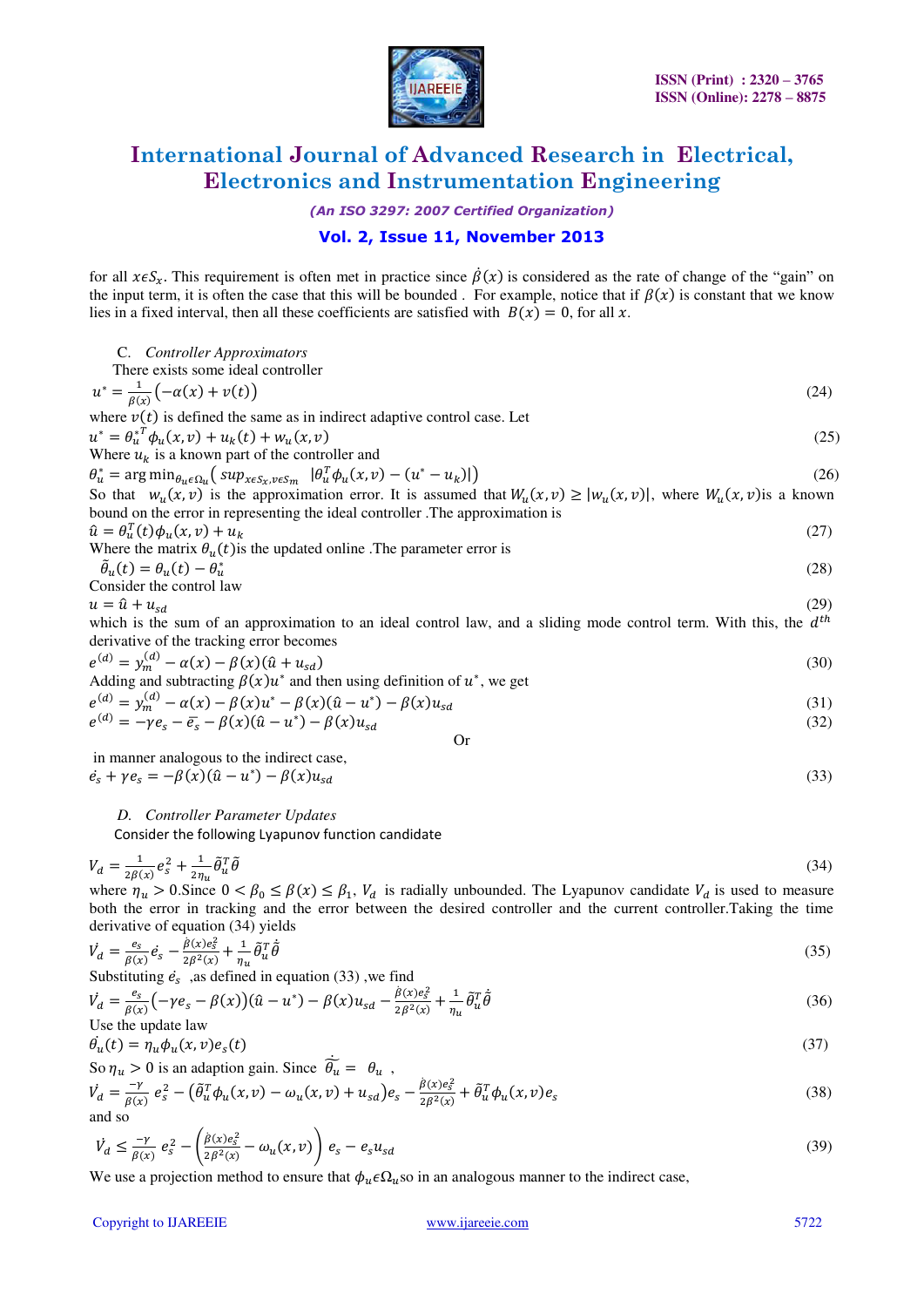

*(An ISO 3297: 2007 Certified Organization)* 

### **Vol. 2, Issue 11, November 2013**

$$
\dot{V}_d \le \frac{-\nu}{\beta(x)} e_s^2 - \left(\frac{\beta(x)e_s^2}{2\beta^2(x)} - \omega_u(x,v)\right) e_s - e_s u_{sd}
$$
\n
$$
(40)
$$

#### *E. Sliding mode controller and stability properties term*

Once again a sliding mode control term is used to compensate for the approximation error in modeling  $u^*$  by a finite size approximator. In

$$
\dot{V}_d \le \frac{-\gamma}{\beta_1} e_s^2 + \left(\frac{|\beta(x)||e_s|}{2\beta^2(x)} + |\omega_u(x, v)|\right) |e_s| - e_s u_{sd}
$$
\n(41)

Now defining the sliding mode control term for the direct adaptive controller as

$$
u_{sd} = \left(\frac{B(x)|e_s|}{2\beta_0^2} + W_u(x,v)\right) sgn(e_s)
$$
\n(42)

which ensures that

$$
\dot{V}_d \le -\frac{\gamma e_s^2}{\beta_1} \tag{43}
$$

so that  $V_d$  is a non-increasing function of time.

All signals are bounded and  $e(t) \to 0$  as  $t \to \infty$  so we get asymptotic tracking. There are practical application where  $u<sub>k</sub>$  can be designed so that the resulting transient performance can be improved. In an analogous manner to the indirect case, it is possible to define a smoothed version of the sliding mode control term that will only result in  $e_s$  reducing to a neighborhood of zero.

#### IV. **DYNAMICS OF NONLINEAR SYSTEMS**

#### *A. Robot Manipulator Dynamics*

 Schematic diagram of robot manipulator with permanent magnet brush DC motor is shown in figure 2. The mechanical system dynamics for a single-link direct-drive manipulator actuated by a permanent magnet dc motor are assumed to be of the form



Fig.2 Robot Manipulator with Permanent Magnet DC Motor

$$
M\ddot{q} + B\dot{q} + N\sin(q) = I
$$
\n
$$
M = \frac{J}{\nu} + \frac{mL_0^2}{\nu} + \frac{M_0L_0^2}{\nu} + \frac{2M_0R_0^2}{\tau}
$$
\n(44)

$$
M = \frac{1}{K_{\tau}} + \frac{1}{3K_{\tau}} + \frac{1}{K_{\tau}} + \frac{1}{5K_{\tau}} + \frac{1}{5K_{\tau}}
$$
  
\n
$$
N = \frac{m_{0}G}{2K_{\tau}} + \frac{M_{0}L_{0}G}{K_{\tau}}, \ B = \frac{B_{0}}{K_{\tau}}
$$
  
\n(46)

where *J* is rotor inertia ,m is the link mass ,  $M_0$  is the load mass ,  $L_0$  is the link length ,  $R_0$  is the radius of the load, *G* is the gravity coefficient,  $B_0$  is the coefficient of viscous of friction at the joint,  $q(t)$  is the angular motor position (and hence the position of load),  $I(t)$  is the motor armature current and  $K<sub>\tau</sub>$  is the coefficient which characterizes the electromechanical conversion of armature current to torque. The electrical subsystem dynamics for the permanent magnet brush dc motor assumed to be

$$
Li = V_e - RI - K_B \dot{q} \tag{47}
$$

Where L is the armature inductance, R is the armature resistance,  $K_B$  is the back –emf coefficient and  $V_e$  is the input control voltage.

*B. Magnetic Ball Suspension System*  The magnetic ball suspension system is given by

Copyright to IJAREEIE www.ijareeie.com 5723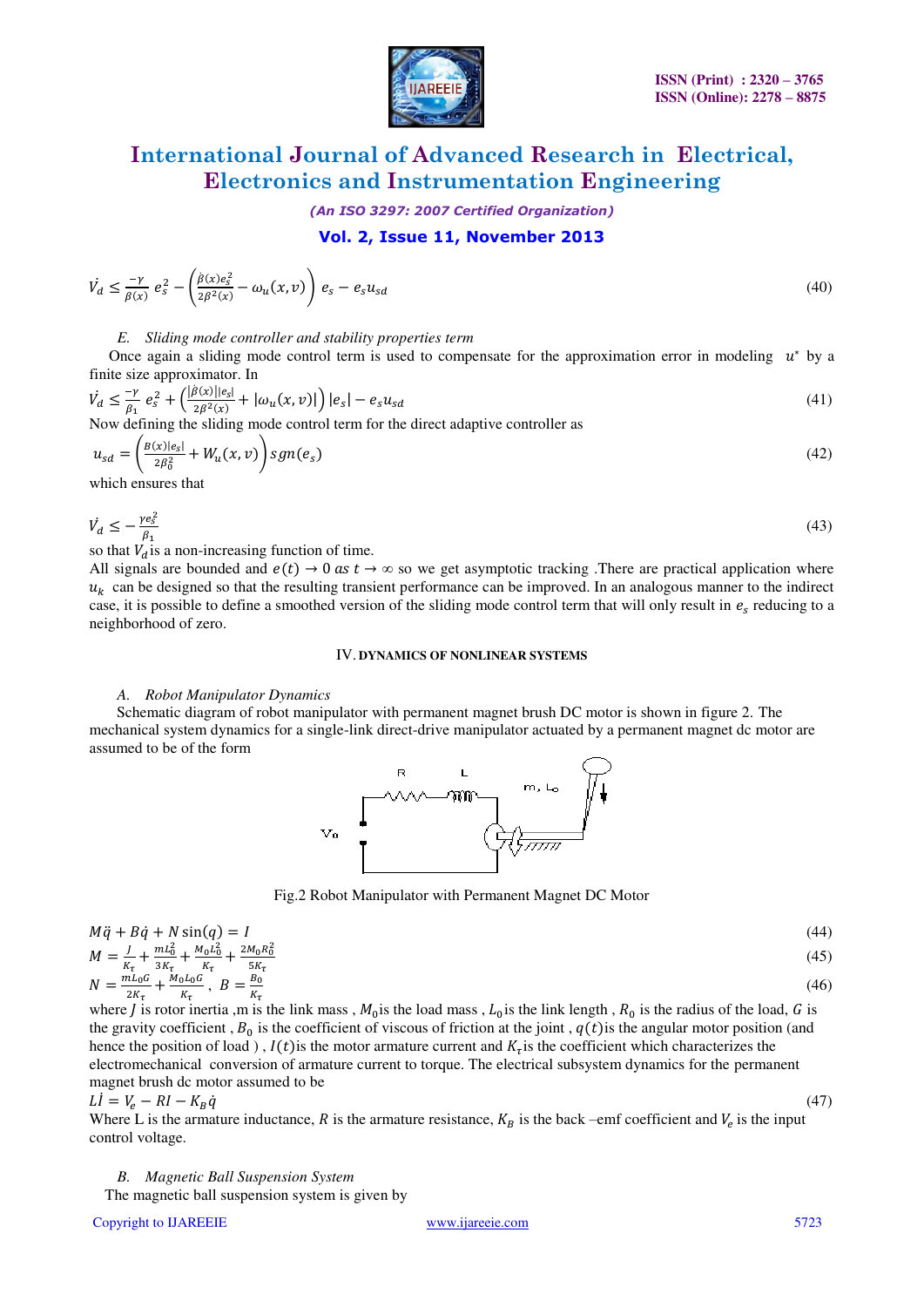

*(An ISO 3297: 2007 Certified Organization)* 

## **Vol. 2, Issue 11, November 2013**

$$
\frac{dx_1(t)}{dt} = x_2(t)
$$
\n(48)  
\n
$$
\frac{dx_2(t)}{dt} = g - \frac{x_{3(t)}^2}{Mx_1(t)}
$$
\n(49)  
\n
$$
\frac{dx_3(t)}{dt} = -\frac{R}{L}x_3(t) + \frac{1}{L}v(t)
$$
\n(50)  
\nWhere M=0.1 Kg is the mass of the bell, g=0.81 m/s<sup>2</sup> is the gravitational acceleration, R=50 O is the resistance of

Where M=0.1Kg is the mass of the ball, g=9.81 m/s<sup>2</sup> is the gravitational acceleration, R=50  $\Omega$  is the resistance of winding, L=0.5 H is the winding inductance,  $v(t)$  is the input voltage and  $i(t)$  is the winding current.

#### V. **RESULTS AND DISCUSSION**

*A. Direct adaptive control of Robotic Manipulator*  Universe of discourse used for triangular membership function is -0.3 to 0.3, shown in figures 3 and 4.



Fig.3 Membership Functions for input Error



Fig. 4 Membership Functions for input change in error

The response of robotic manipulator with direct adaptive control is demonstrated for initial position [0.4 0.0 0.0] and desired position [1.3 0.0 0.0] in figures 5. Figure 6 shows the error between actual and desired angular position of robot manipulator. It is observed that with identified nonlinear dynamics based on Takgi Sugeno based adaptive control the system tracks the desired angular position accurately with rise time of 1.4 sec. The system is able to reduce the tracking error to zero in steady state. The simulation of robotic manipulator for design system parameters for operating conditions described in Table 1 has been performed in MATLAB.

1) For desired position [1.3 0.0 0.0]

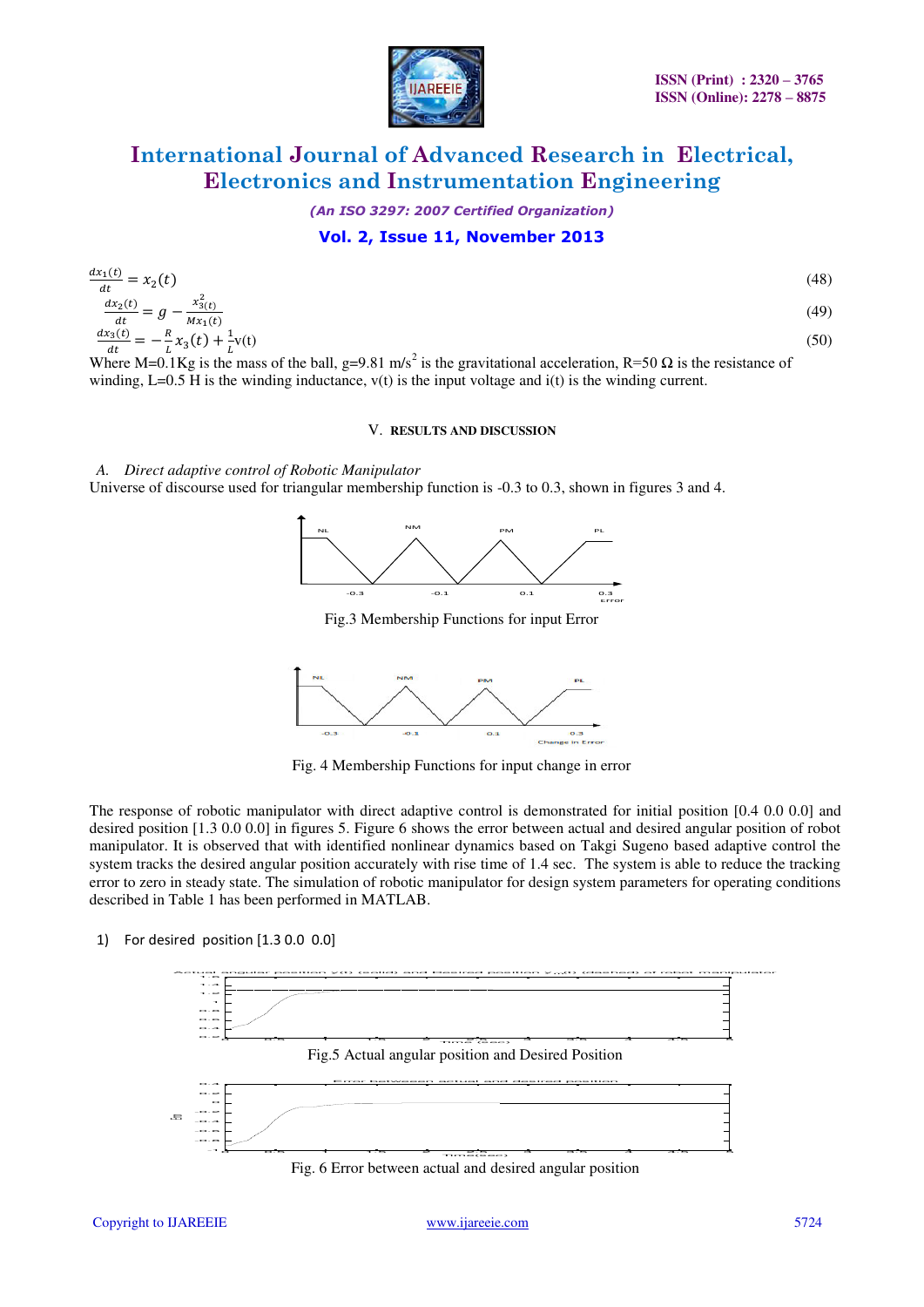

*(An ISO 3297: 2007 Certified Organization)* 

## **Vol. 2, Issue 11, November 2013**

#### Table 1 Design Parameters for Robot Manipulator

| Initial       | <b>Desired Position</b> | K <sub>0</sub> | K1 | $\gamma$ | 5 и |
|---------------|-------------------------|----------------|----|----------|-----|
| position      |                         |                |    |          |     |
| [0.4 0.0 0.0] | $[1.3 \ 0.0 \ 0.0]$     | 85             | 22 |          |     |
|               |                         |                |    |          |     |
| [0.2 0.0 0.0] | [0.9 0.0 0.0]           | 101            | 21 |          |     |
|               |                         |                |    |          |     |
|               |                         |                |    |          |     |

### 2) For desired position [0.9 0.0 0.0]

 The response of robotic manipulator with direct adaptive control is demonstrated for initial position [0.2 0.0 0.0] and desired position [0.9 0.0 0.0] in figures 7. Figure 8 shows the error between actual and desired angular position of robot manipulator. Figure It is observed that with identified nonlinear dynamics based on Takgi Sugeno based direct adaptive control the system tracks the desired angular position accurately with rise time of 1.25 sec. The system is able to reduce the tracking error to zero in steady state.



Fig. 8 Error between Actual angular position and Desired Position

#### *B. Direct adaptive control of Magnetic Ball Suspension System*

 The The simulation of magnetic ball suspension system for system conditions described in Table 2 has been performed in MATLAB. The necessary of rule base has been developed which describes behavior of the nonlinear systems. The response of magnetic ball suspension system with indirect adaptive control and identified nonlinear components is demonstrated for initial position [0.9 0.0 0.0] and desired position [0.2 0.0 0.0] in figures 9 . Figure 10 shows the error between actual and desired position of ball. It is observed that with identified nonlinear dynamics based on Takgi Sugeno based adaptive control the system tracks the desired angular position accurately. The system is able to reduce the tracking error to zero in steady state.

| Tuble = Debight and interest of the glient Built bubbenblon by seem |                     |    |    |  |    |  |  |
|---------------------------------------------------------------------|---------------------|----|----|--|----|--|--|
| Initial<br>Position                                                 | Desired Position K0 |    | K1 |  | ьu |  |  |
| [0.9 0.0 0.0]                                                       | [0.2 0.0 0.0]       | 40 | 15 |  |    |  |  |
| [0.4 0.0 0.0]                                                       | [0.1 0.0 0.0]       | 36 | 18 |  |    |  |  |

Table 2 Design Parameters for Magnetic Ball Suspension System

**1)** For desired position [0.2 0.0 0.0]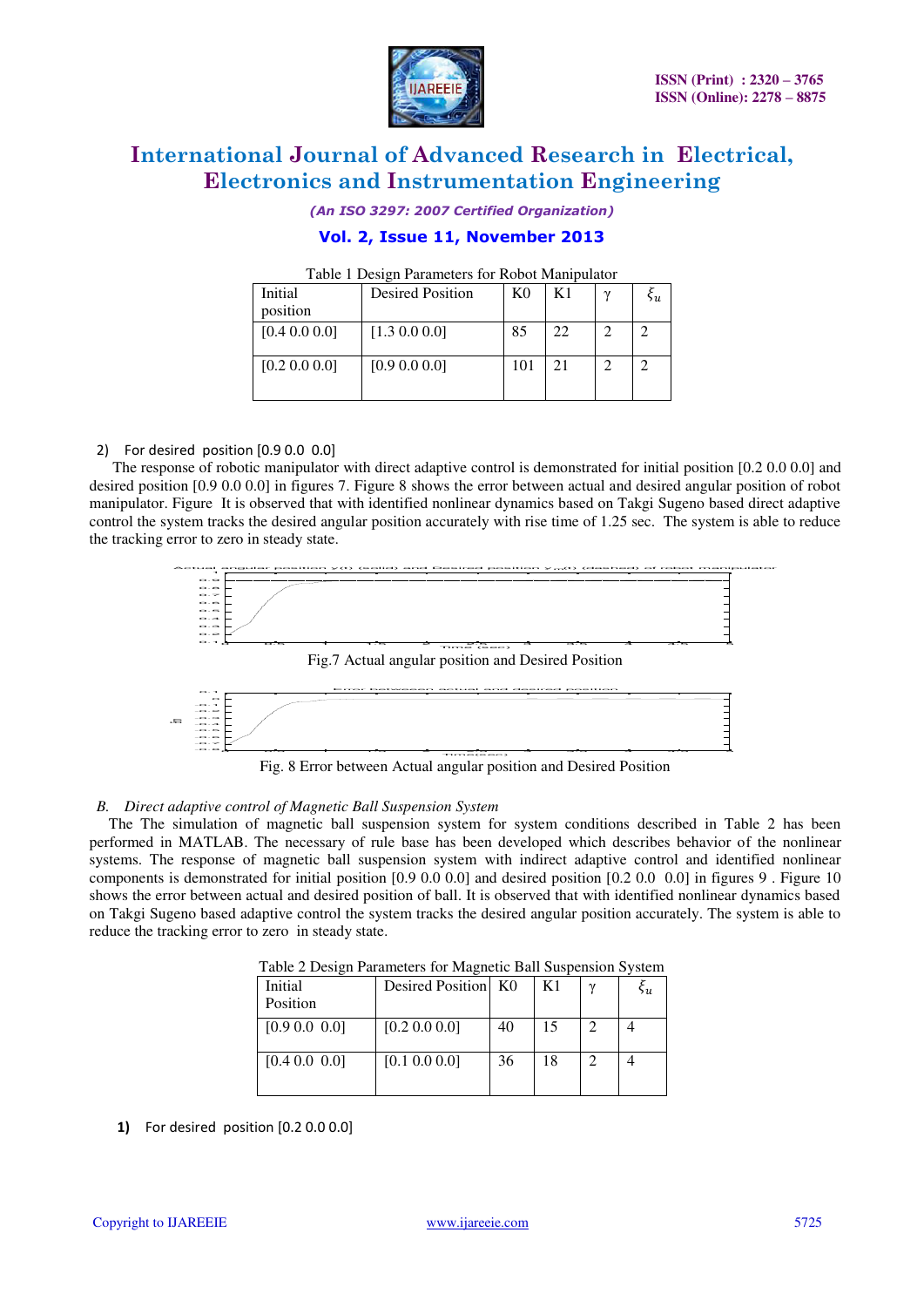

*(An ISO 3297: 2007 Certified Organization)* 

### **Vol. 2, Issue 11, November 2013**



#### 2) For desired position (0.1 0.0 0.0)

The developed adaptive control algorithm is also tested for different initial and desired position of ball and it is found that algorithm effectively controls the dynamics of the system under variation in initial condition and other system parameters. The response of magnetic ball suspension system during its transition from initial position [0.9 0.02 0.0] and desired position [0.4 0.01 0.0] is shown in figure 11 and figure 12 shows the error between actual position and desired position of ball. It is observed that with identified nonlinear dynamics based on Takgi Sugeno based adaptive control the system tracks the desired angular position accurately. The system is able to reduce the tracking error to zero in steady state.



Fig.11 Actual angular position and Desired Position



#### VI. CONCLUSIONS

 A stable direct adaptive control law is applied using Takagi-Sugeno Fuzzy System and stability of the system is investigated using Lyapunov Stability Criterion. The necessary adaptive gains and controller parameters are determined for desired operation of system under test. Two different classes of nonlinear systems are considered for implementation of developed adaptive control law and effectiveness of the controller under different operating conditions of the system are demonstrated. The nonlinear systems considered in the present study are Robot Manipulator with DC motor dynamics and Magnetic Ball Suspension System. Identification and Control of the systems under study were performed using Takagi-Sugeno Fuzzy system with nine rules. It has been observed that Robot manipulator and Magnetic Ball Suspension System tracks the desired position with good accuracy in the entire range of its operation. This confirms the stability of direct adaptive control law.

#### **REFERENCES**

- [1]. Ramaswamy, M. Riese, R. M. Edwards and K. Y. Lee, "Two Approaches For Automating the Tuning Process of Fuzzy Logic Controllers," Proc. of IEEE Int. Conf. on Decision and Control, pp. 1753-1758, 1993.
- [2]. C.T. Ayday and I. Eksin, "Fuzzy Identification of Nonlinear Systems," Proc. of IEEE Int. Conf., pp. 289-292, 1993.
- [3]. C. Y. Shieh and S. S. Nair, "A New Self Tuning Fuzzy Controller Design and Experiments," Proc. of IEEE Int. Conf., pp. 309-314, 1993.